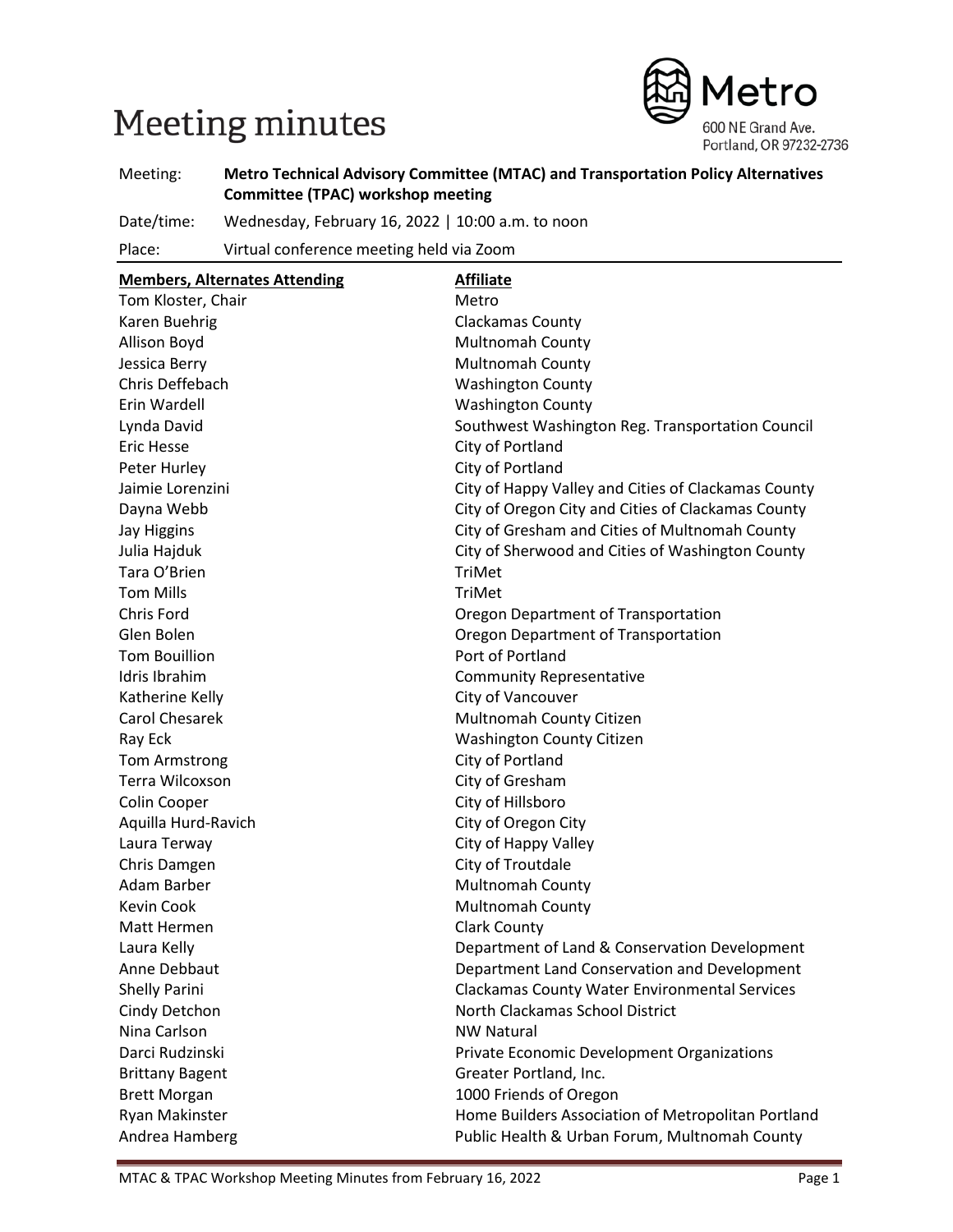#### **Guests Attending Affiliate**

Sarah Iannarone The Street Trust Chris Smith **No More Freeways** Barbara Fryer City of Cornelius Warren Schuyler City of Tigard Mike Weston **City of King City** Ryan Dyar City of Milwaukie Cody Field Cody Field City of Tualatin Jessica Engelmann City of Beaverton Rachael Dawson **Cascade Policy** Briana Calhoun **Fehrs & Peers** Matt Berkow City of Portland Grant O'Connell TriMet Joseph Auth City of Hillsboro Steve Kelley **Mashington County** Washington County Unidentified Caller

Brendon Haggerty Public Health & Urban Forum, Multnomah County

Lucia Ramirez Oregon Department of Transportation Garet Prior **Caret Prior** Cregon Department of Transportation Kerrie Franey Oregon Department of Transportation Elizabeth Heredia Commerce Properties Susie Wright **Kittelson & Associates** Molly McCormick **Kittelson & Associates** Lidwien Rahman Oregon Department of Transportation

#### **Metro Staff Attending**

Ted Leybold, Planning Resource Manager Kim Ellis, Senior Transportation Planner John Mermin, Senior Transportation Planner Grace Cho, Senior Transportation Planner Lake McTighe, Senior Transportation Planner Chris Johnson, Research Manager Ted Reid, Principal Transportation Planner Tim Collins, Principal Transportation Planner Thaya Patton, Senior Researcher & Modeler Joe Gordon, Research & Modeling Molly Cooney-Mesker, Communications Marne Duke, Senior Transportation Planner Ally Holmqvist, Senior Transportation Planner Marie Miller, TPAC & MTAC Recorder

Eliot Rose, Tech Strategist & Planner Matthew Hampton, Senior Transportation Planner Caleb Winter, Senior Transportation Planner Cindy Pederson, Research & Modeler Manager Bill Stein, Senior Researcher & Modeler Grace Stainback, Associate Transportation Planner

#### **Call meeting to order, introductions and committee updates** (Chair Kloster)

Chair Tom Kloster called the workshop meeting to order at 10:00 a.m. Introductions were made. The meeting format held in Zoom with chat area for shared links and comments, screen name editing, mute/unmute, and hands raised for being called on for questions/comments were among the logistics reviewed. It was announced the committees will be receiving a memo in their next regular meeting packet regarding panelists (members and alternates) shown onscreen, with others attending in the attendee area in Zoom meetings. Workshops will be held openly for all onscreen for full participation.

#### **Public /Committee Communications on Agenda Items** – none provided

**Consideration of MTAC/TPAC workshop summary of December 15, 2021** – no edits or corrections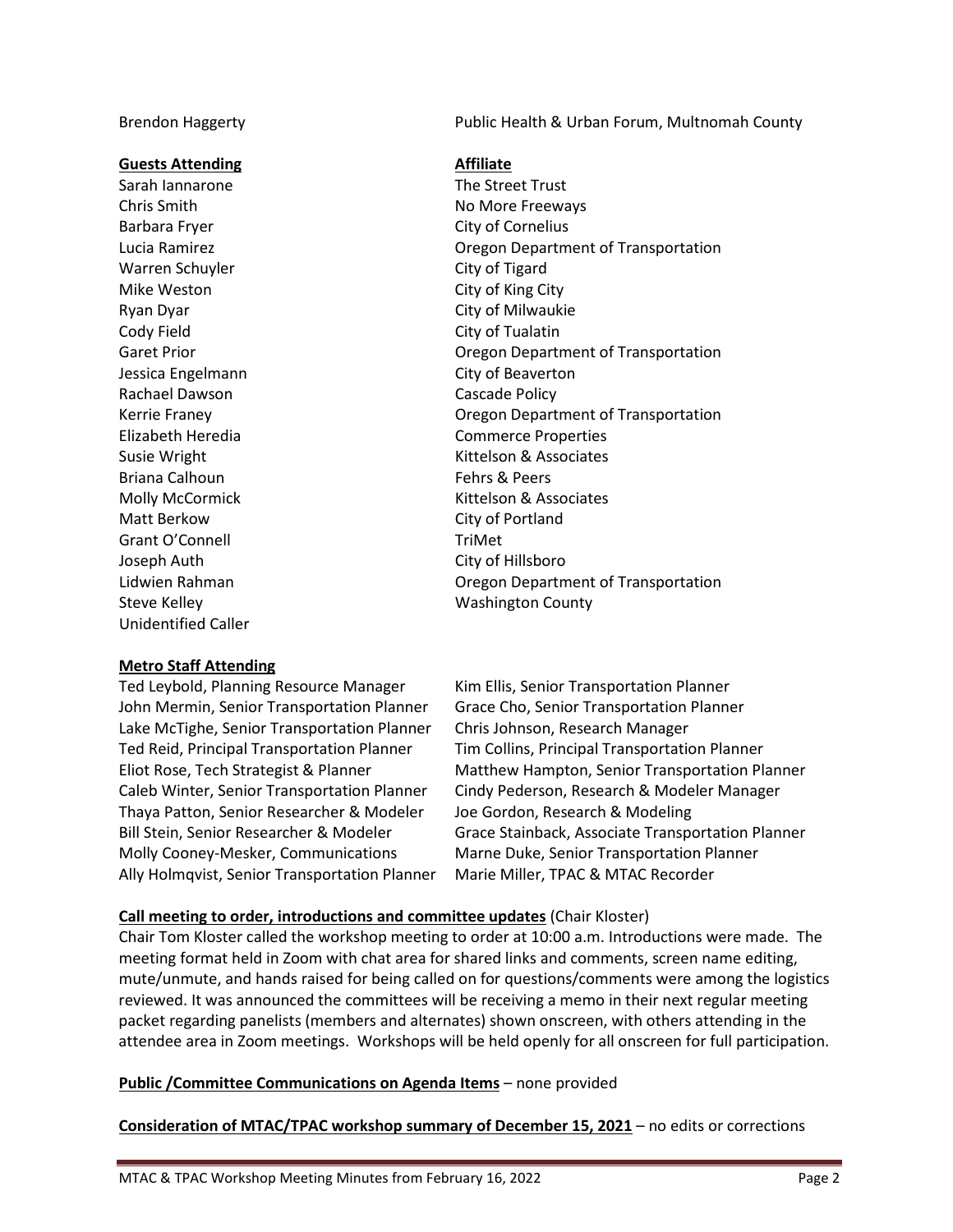**Regional Mobility Policy Update: Case Study Findings** (Kim Ellis, Metro/ Glen Bolen & Lidwien Rahman, ODOT/ Susie Wright, Kittelson & Associates) Ms. Ellis and Ms. Wright presented information on the Case Study Findings and recommended measures and potential measurement options of the draft Regional Mobility Policy Update. The policy relies on a vehicle based measure of mobility (and thresholds) to evaluate current and future performance of the motor vehicle network during peak travel periods. The measure, also known as the v/c ratio, is the ratio of motor vehicle volume to motor vehicle capacity of a given roadway. Regional Mobility Policy update began in 2019 and will be completed in fall 2022 for use in the 2023 Regional Transportation Plan update.

The case studies research focused on learning more about each of the potential new mobility measures and potential ways in which the measures could be applied across different land use/transportation contexts and planning applications – focusing on system planning and plan amendments.

The case study findings (attachment 1 in the packet) and preliminary mobility policy recommendations (attachment 2 in the packet) from this research and subsequent stakeholder input and direction from JPACT and the Metro Council will be used by the project team to develop a recommended mobility policy for the 2023 RTP and proposed amendments to Policy 1F of the OHP, including measures, targets/standards and methodologies.

Potential application of the measures being tested:

#### **System Planning**

- Apply as target in planning
- Define the planned complete system
- Set standards based on what the plan achieves

#### **Plan Amendments**

- Identify if there is a measurable change in performance
- Compare to standard
- Identify mitigations

#### **Vehicle-focused Measures, Key Findings:**

- **Travel Speed** is relatable and consistent with facility management
- Using **Travel Speed** reduces overemphasis/over design on long-term intersection operations
- Intersection **v/c ratio** still has a place in planning and near-term mitigations
- **Duration of Congestion** will need to be considered in the policy for either congestion metric

• **Queuing** will need to be considered in the policy for either off-ramps only or for arterial intersections as well

#### **Land Use Efficiency Measures, Key Findings:**

#### **Key findings:**

- **VMT/capita** can be modeled and forecasted, showing if the planned land use and transportation systems are moving in the right direction, more efficient to serve
- **VMT/capita** demonstrates if planned land use changes result in less travel and in less impactful ways
- Can show incremental improvements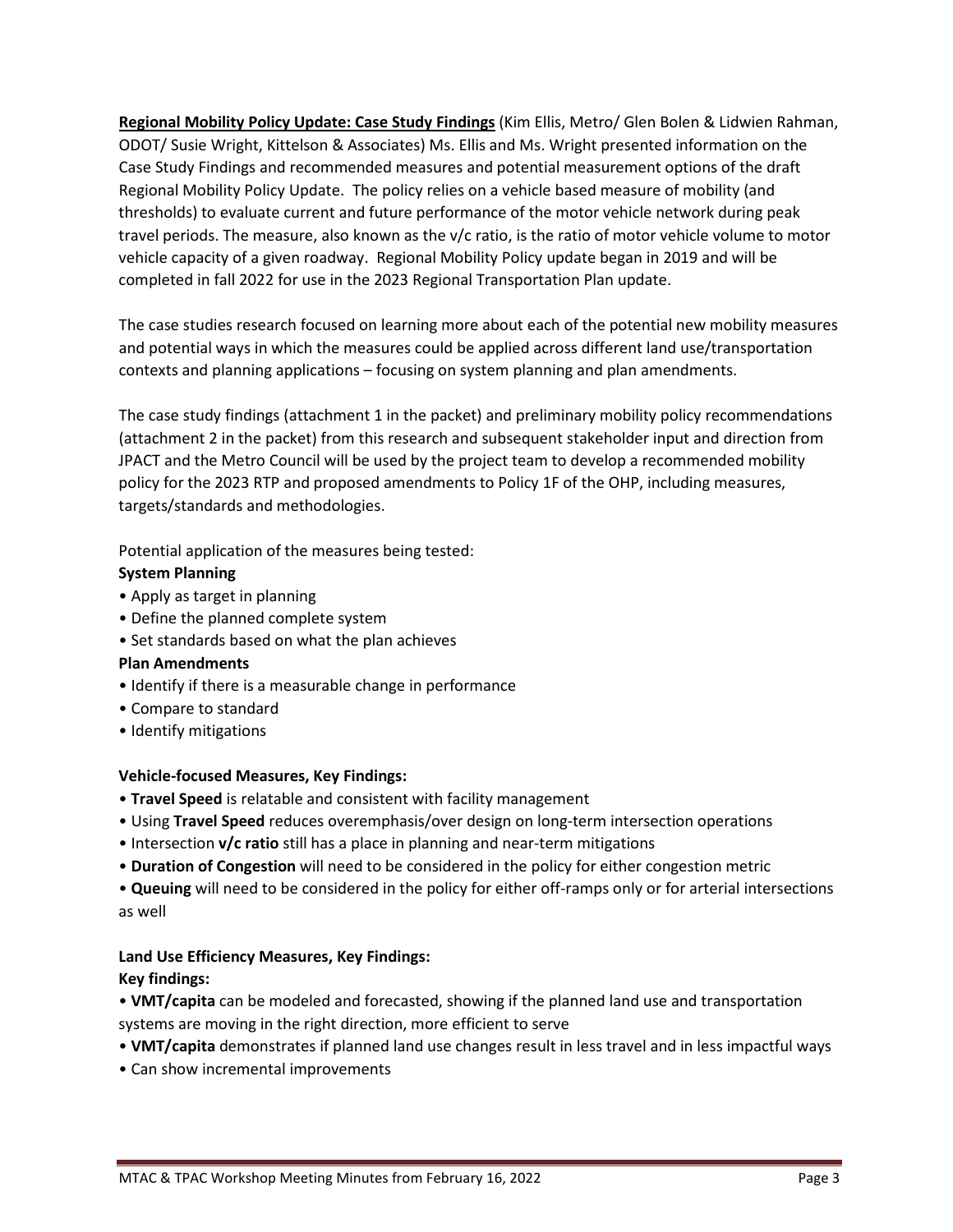#### **Multimodal Measures, Key Findings:**

• Complete system definition should be set through system planning and include number of travel lanes, turn lane policy, bicycle, pedestrian, transit and TSMO/TDM components

• Setting a low-stress target for all roads or certain roadway classifications (arterials, for example) is not practical to achieve

• Crossing spacing targets and LTS should be used to plan the complete system

Preliminary Recommendations for the Updated Mobility Policy Measures Policy 1 Ensure that the public's investment in the transportation system enhances efficiency in how people and goods travel to where they need to go. Recommended Measure**:** -VMT/Capita

Policy 2 Provide people and businesses a variety of seamless and well-connected travel modes and services that increase connectivity, increase choices and access to low carbon transportation options so that people and businesses can conveniently and affordably reach the goods, services, places and opportunities they need to thrive. Potential Measures**:** -Access to Destinations -System Completeness *(recommended)*

Policy 3 Create a reliable transportation system, one that people and businesses can count on to reach destinations in a predictable and reasonable amount of time. Potential Measures: -V/C Ratio -Travel Speed *(recommended)* -Off-Ramp Queues *(recommended)* -Hours of Congestion *(potential component)*

Policy 4 Prioritize the safety and comfort of travelers in all modes when planning and implementing mobility solutions. Potential Measures: -System Completeness *(recommended)* –Queuing *(recommended)* -Pedestrian Crossing Index -Bicycle Level of Traffic Stress

Policy 5 Prioritize investments that ensure that Black, Indigenous and people of color (BIPOC) community members and people with low incomes, youth, older adults, people living with disabilities and other historically marginalized and underserved communities experience equitable mobility. Potential Measures: Compare EFA vs. Non- EFA Areas -Access to Destinations (*recommended if included in the policy)* -System Completeness *(recommended if included in the policy)*

Comments from the committee:

• Karen Buehrig acknowledged the work on this project. Moving forward, it was suggested we learn more how this work interfaces with the requirements that might be folded into the Climate Friendly Equitable Communities (CFEC), and whatever we can do within the TPR to emphasize the guidance with the RTP. It was noted to clarify the subtle differences these works for jurisdictions on the TPR for them.

Information on the discussion draft mobility policy report was noted. It was requested to have more conversation about option 3c and 3d which are recommended at a high level, and the idea of not including congestion targets in mobility policy in arterials. It was asked what implications that means. Susie Wright noted that in deciding on which measures that take precedence and what to include regionally we recognize the need to have the right direction on identifying congestion on arterials and roadways. Staff and regional leaders are asking how these factors play a role in larger and smaller arterials, and what role this involves in the 2040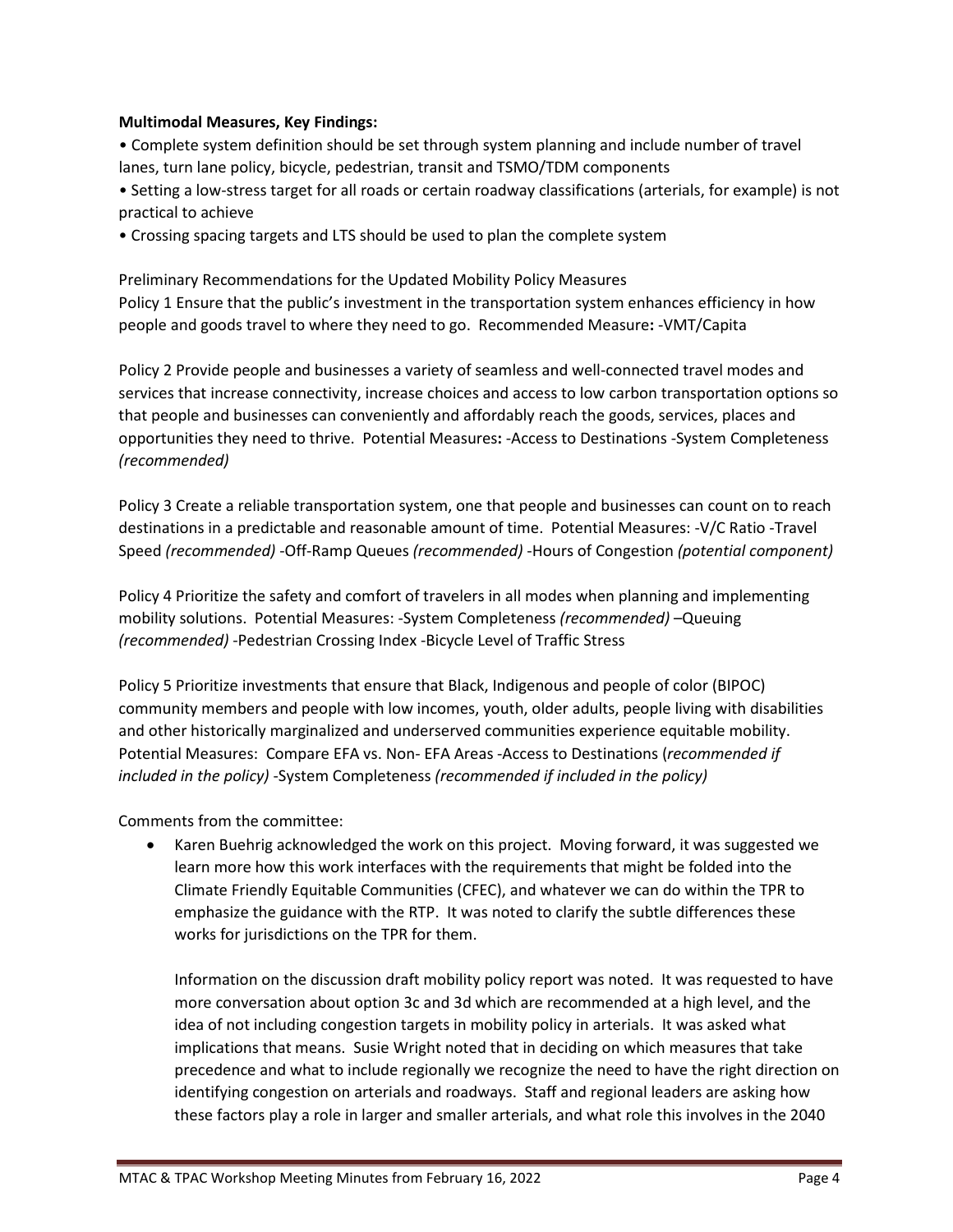centers. Kim Ellis added this is where we are trying to link in the congestion pricing management process and policies currently in the RTP, which defines what the complete system is and their requirements in plans for transportation and land use with plans and visions already adopted.

• Erin Wardell noted the need to do more with the analysis, especially given the importance of the Climate Friendly & Equitable Communities work, and the definition of capita measures and how to make this work for us. Zones are more than just who lives and works there. People have different reasons to travel to specific areas. Noting the example of Central City we can know the number of people living/working there and traveling there, but other reasons are possible leading to VMT. We can do more work thinking who the "capita" is, and when applying that measure to a smaller area, it becomes complicated. It was suggested to be cautious about regional tools that have been developed for use in regional calibrations when applied to sub-smaller areas for reliable analysis.

Kim Ellis added that as part of the RTP analysis, modeling and research can help be developed for better measurements and possible targets so that we don't limit ourselves on what our goals are today, but directing future goals of analysis and modeling in the future.

• Eric Hesse acknowledged the work on the project, looking forward to more discussions to how best to support outcomes with measurements. A concern on how the travel time is not being shown, but more emphasis on travel speed and hours of congestion. Given the focus on land use and transportation the travel time is still combined as distance and speed. There is concern about not seeing transit travel in terms with the multimodal measures work across the entire system. Travel time is more related to land use strategy, minimizing distances in communities, not chosen for strategy this isn't viable in this context.

The focus on VMT/capita was appreciated as this is mentioned in the RTP focus areas of importance. It was suggested to perhaps limit the VMT measures that have not allowed us to reach congestion management effectively. Another concern is seeing conflicting measures and find how we can reconcile them with balancing and optimizing them. Ms. Ellis noted the action plans will address some of these issues and more work is needed.

• Joseph Auth noted he was disappointed we have a RTP model come out with the Central City multi-model mixed use area that doesn't match what ODOT has on state-level & regional-level showing more congestion. Regarding performance measures it was suggested to better align modeling data for accuracy tied to real-time data out in the field. Another concern was measuring travel speed through VMT. Local jurisdictions rely on different tools that include intersections, which can change the way they relate to travel speed. It was noted more clarity on travel speed measurements is needed.

Ms. Ellis noted differences in ODOT performance reports and Metro analysis with travel speed. Metro uses an adopted policy for regional modeling with different ratio which provides different results. Part of the work with this project is finding more consistency across the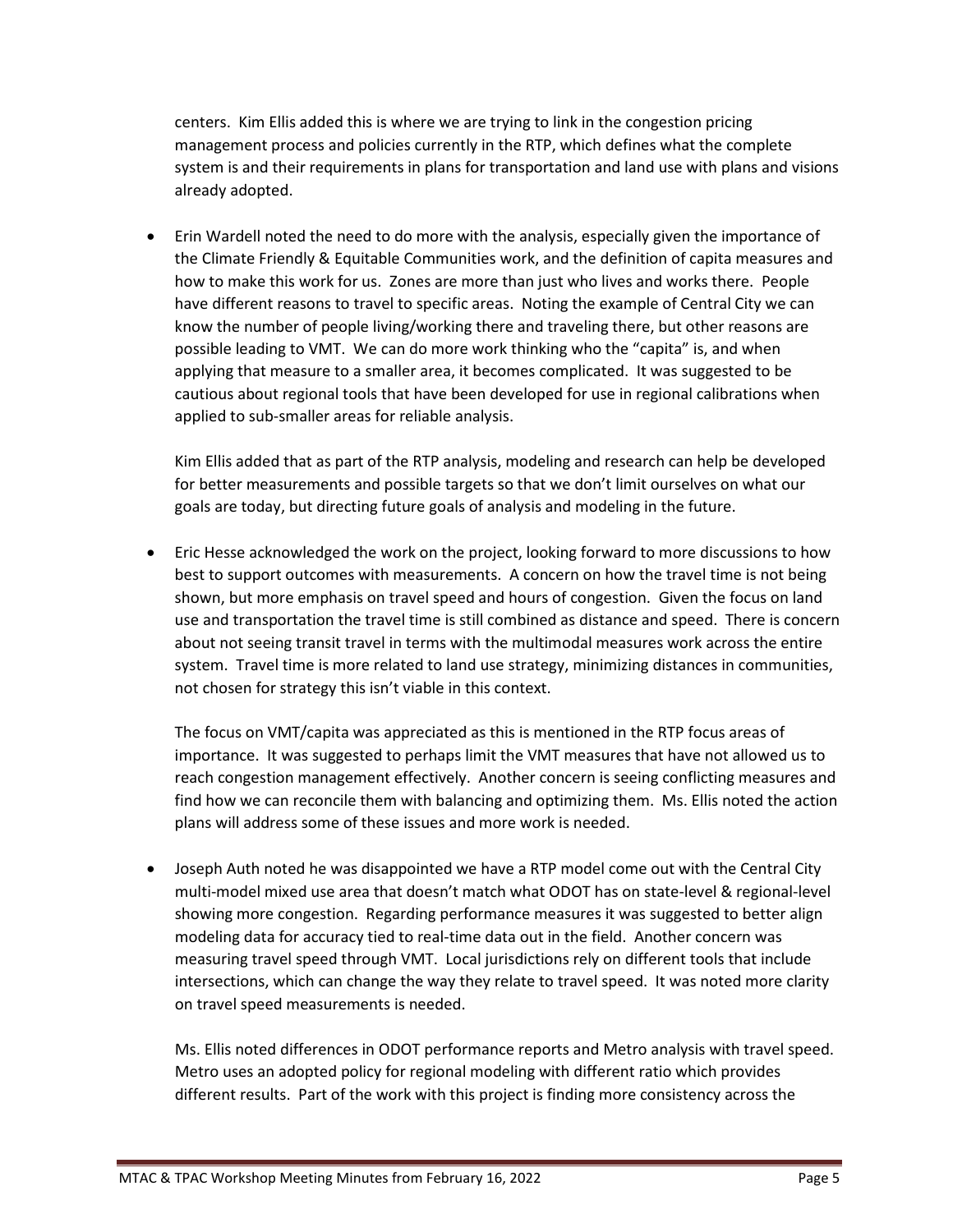region with our agencies. Ms. Wright added more testing with the travel demand model and other performance measures will provide better analysis for future corridor studies.

- Chris Deffebach asked if we know that greater areas of density and mixed use result in fewer miles traveled, and it's easier to measure VMT/capita in larger scale regionally rather than smaller scale, would it be more efficient to simply look at just density. Ms. Wright noted it could be done and perhaps some small index would be helpful. Glen Bolen added the state's clarifying guidelines with tools and variables measure if the needle is moving in the right direction, and then typically follow up with more specific travel demand action models to get to the quantitative results.
- Lidwien Rahman noted the requirements of selecting corridors or destination points when measuring travel speed which may not work well for the entire travel system. Ms. Wright added travel time and travel speed are directly related, but travel time has distance factors requiring two points. Transit trips and other modes of travel may provide different results. The whole system plan needs a full set of factors to compare with each other and to set benchmarks.
- Eric Hesse noted the choices with models that can be linked to fill in some of the data. It was asked if the land use efficiency measure might be better supported by a travel time measure. Ms. Wright agreed, the travel demand model does end up with reporting a travel speed for every section in the model.

Kim Ellis recognized the significant amount of information with this project and promised she would loop back with the committees at future meetings and workshops with further details and specifics. It was asked for committee members to send Ms. Ellis comments and questions she can share with the project team. Acknowledgement for a great discussion was given.

**Emerging Trends Initial Findings** (Eliot Rose, Metro/ Briana Calhoun, Fehr & Peers) Mr. Rose began the presentation by explaining the purpose of the study; identify the major transportation trends that are expected to change how people travel in the Portland region over the coming decade. Potential changes to policies, projects, and assumptions about how people travel will be considered during the 2023 Regional Transportation Plan (RTP) update.

The consultant team from Fehr and Peers analyzed the following trends:

• Transit ridership will take several years longer than automobile traffic to return to pre-pandemic levels due to service cuts, changing travel patterns, and lingering health concerns.

• People of color will feel less safe traveling in public than before because of increased concerns about racist policing and pandemic-era anti-Asian racism.

- A significant share of workers will continue teleworking after the pandemic is over.
- Electric vehicles and e-bikes will be increasingly affordable, have longer ranges, and be easier to use.
- People will buy an increasing share of goods online.

• The boom in recreational bicycling during the pandemic could create an opportunity to further increase bicycle trips.

• Agencies will face the challenges of pandemic recovery (as well as other unanticipated changes) with limited resources and outdated processes.

• The increase in traffic deaths seen during the pandemic will continue into recovery.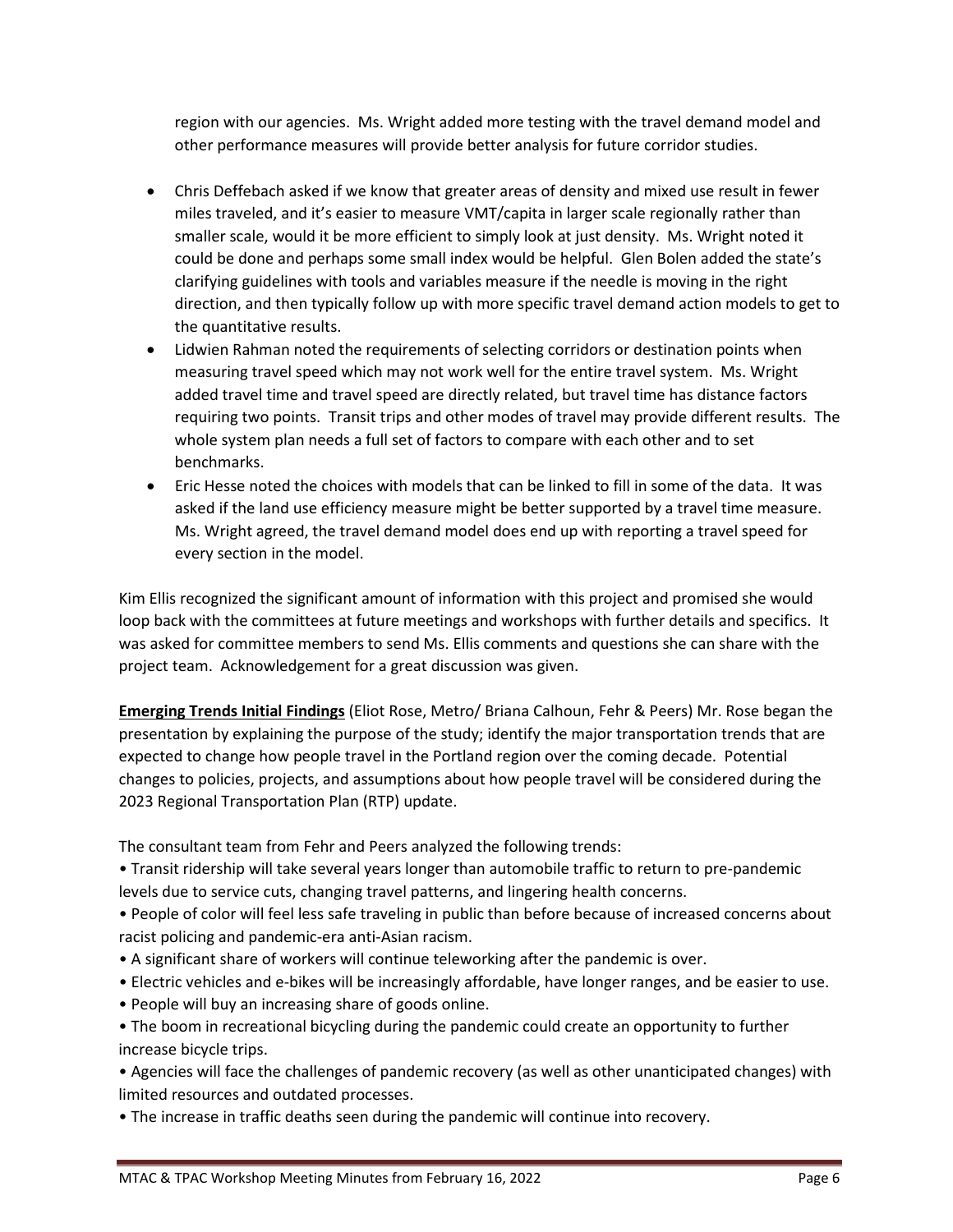Ms. Calhoun presented several charts showing the effects and impacts from TriMet service and ridership gap, telework rates in Oregon, e-commerce rates, growing rates of electric vehicles (EV) as car ownership, and Metro region electric bike trips.

The study finds resulted in some significant results about the region's future: *Emerging trends stand to reverse progress toward on the region's climate, equity and safety goals***.** Most trends are likely to have relatively minor individual impacts on vehicle miles traveled, transit ridership, and crashes. However, meeting our regional goals requires a significant increase in transit service and ridership and a dramatic decrease in VMT and crashes, and the trends have set our region back in meeting these goals. *Restoring transit service and ridership, as well as confidence in the transit system, is critical to keeping our region on the right track***.**

*Emerging trends are pushing our region toward a two-tiered transportation system*. During the pandemic, essential workers and Black, Indigenous and people of color and low-income people continued to rely on transit. However, given the increase in public incidents of racism, the dangers of walking to and waiting at a transit stop, reduced service, and increased public health concerns, transit feels less safe and convenient to many people than it did before the pandemic. *Transit cannot provide a truly equitable and sustainable alternative to driving until these issues are addressed***.**

#### *Responding proactively to these trends could require a shift in our policies and practices.*

Metro and our agency partners' efforts have traditionally focused on personal trips in passenger vehicles, which account for the majority of total trips, and on commute trips during the morning and evening peak, which account for a significant share of VMT and congestion and which provide access to jobs. These trips are still important, but the trends have created some important changes in how people travel – along with opportunities to meet our region's goals by addressing these changes.

- As teleworking increases, people commute less and take more errands throughout the day.
- For some workers and students, access to a computer and the internet could now have more of an impact on their job opportunities than access to transportation options does.
- As more goods are delivered online, delivery vans are making more trips

Mr. Rose outlined the next steps with the study, as identify key issues and changes for decision-makers to consider as the RTP policies are updated. Creating scenarios that reflect the combined impact of these trends on the future of our region, could potentially include changes in how, why, when and how much people travel, changes in transportation service and investment, and progress toward meeting goals and outcomes.

Comments from the committee:

- Sarah Iannarone asked how or where data is coming from regarding potential safety and replacement of VMTs with bike travel. Ms. Rose noted these would be included in further study for both regular bike and e-bike travel.
- Tara O'Brien asked for more on the methodology that was done reaching some the conclusions. TriMet looks forward to working with Metro on future projections around transit services and ridership with these assumptions. It was noted there are a number of projects underway that will impact both these assumptions with perhaps not as large a gap as shown in the graphic. Ms. Calhoun noted data was collected from outputs from the Metro model,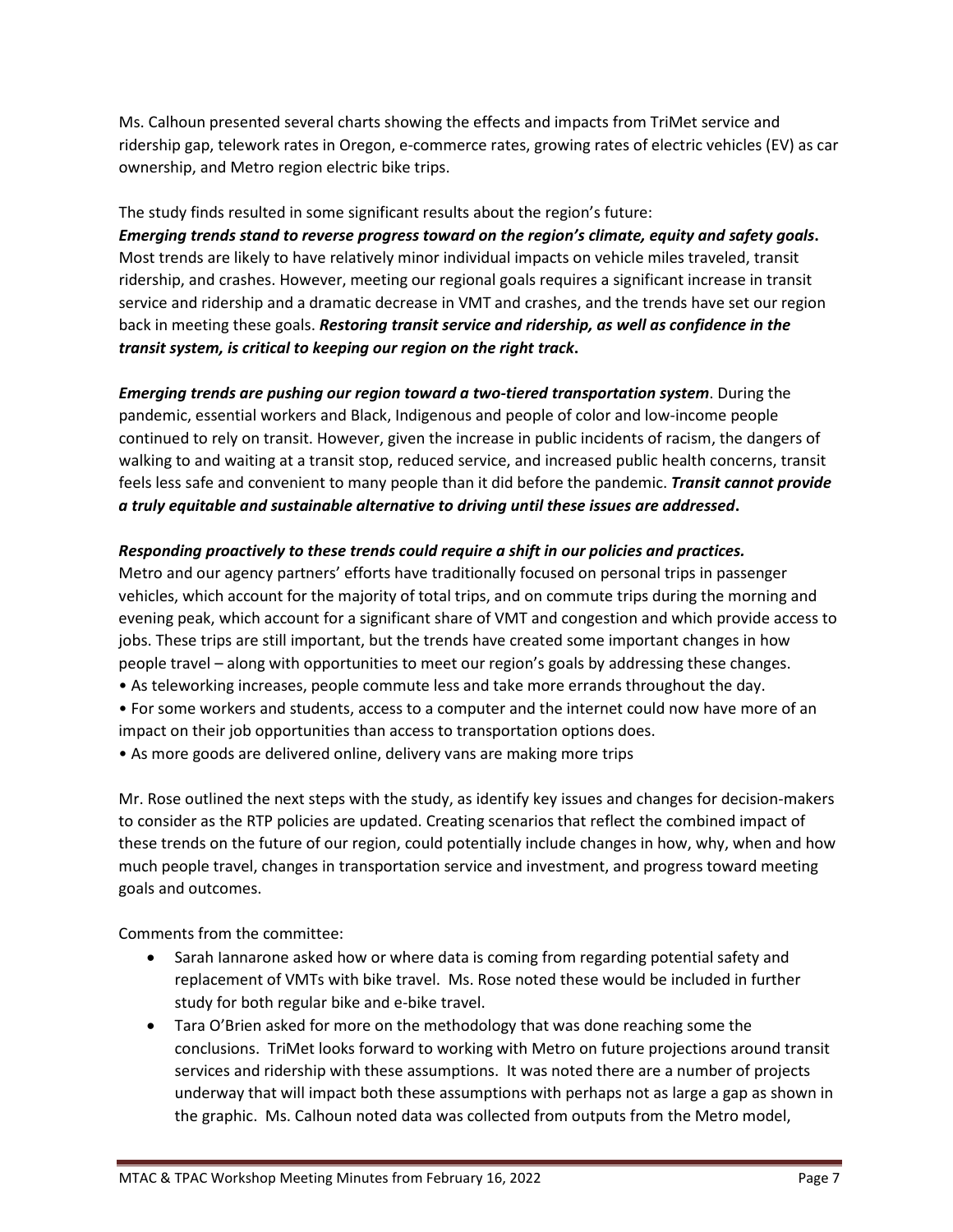National statistics on service changes due to the pandemic, other transit agencies with changes in their services and ridership, and other factors including revenue forecasts and transit authorizations for return to normal transit offerings.

- Eric Hesse expressed interest in more with the assumptions, implications and effects planning policy with these in the RTP. Regarding the qualitative trends, some appear certain more than others. These may be impacted by possible lack of funds or limited areas for safety infrastructure. The City of Portland can share data with e-bike support and suggests contacting John MacArthur with Portland State University on his data sources.
- Karen Buehrig noted a flag on the transit usage and how to improve ridership. It's critical for underpinnings with our expectations that are included in the RTP. It was looked forward to have Metro working in partnership with TriMet and other service providers in upcoming studies and how we can make transit an effective tool to be able to shirt some trips away from car modes.
- Chris Smith noted some data showing e-bikes outselling electric vehicles. Another factor for consideration is the weight of vehicles with the EV considerably heavier, while the e-bike has a weight of 10lb battery. The safety implications with other roadway users should be taken into account. It was noted all electric incentives have been placed with vehicles (state level tax credits). While policy considerations for incentives with purchasing electric modes of travel involve safety for riders on roads, there is a balance to reducing the VMT and safety.
- Garet Prior noted the "Big Umbrella" affect with T in Transit that incorporates not only e-bike issues, but car pool, van pool, shuttles and more. What are the things we can do that can encompass transit. Why does our region have so few van pools compared to other regions? Regional job centers and affects with job growth, along with other factors, will be interesting to track and see addressed in the RTP.
- Chris Deffebach noted not seeing anything about the future mobility needs of freight and goods movement needs – more or less? As we move more online deliveries will affect our network system. It will be important to show connections in the network for those without access to transportation now for their service needs. Mr. Rose noted this study and the Freight & Commodities Study are coordinating together, both producing general results with overall demand for ecommerce deliveries. Staff will make sure we are on the same page with these assumptions. In addition, the Freight Stakeholders Advisory Committee is providing expert input with more details on ecommerce deliveries.

#### **Introduce values/outcomes, key tasks and engagement for the 2023 Regional Transportation Plan**

**(RTP)** (Kim Ellis & Molly Cooney-Mesker, Metro) This agenda item was not presented due to time limits. It will be rescheduled at the next TPAC meeting. Ms. Ellis noted the RTP presentation will be added to the online packet. It shares what we have been hearing throughout the scoping engagement phase, key tasks and engagement strategies recommended for the update, draft values, outcomes and actions to provide high-level direction for process and next steps to finalize the work plan and engagement for consideration by JPACT and the Metro Council. The online public survey went live today - please share with your networks:

<https://live.metroquestsurvey.com/?u=tw8z8v#!/?p=web&pm=dynamic&s=1&popup=WTD>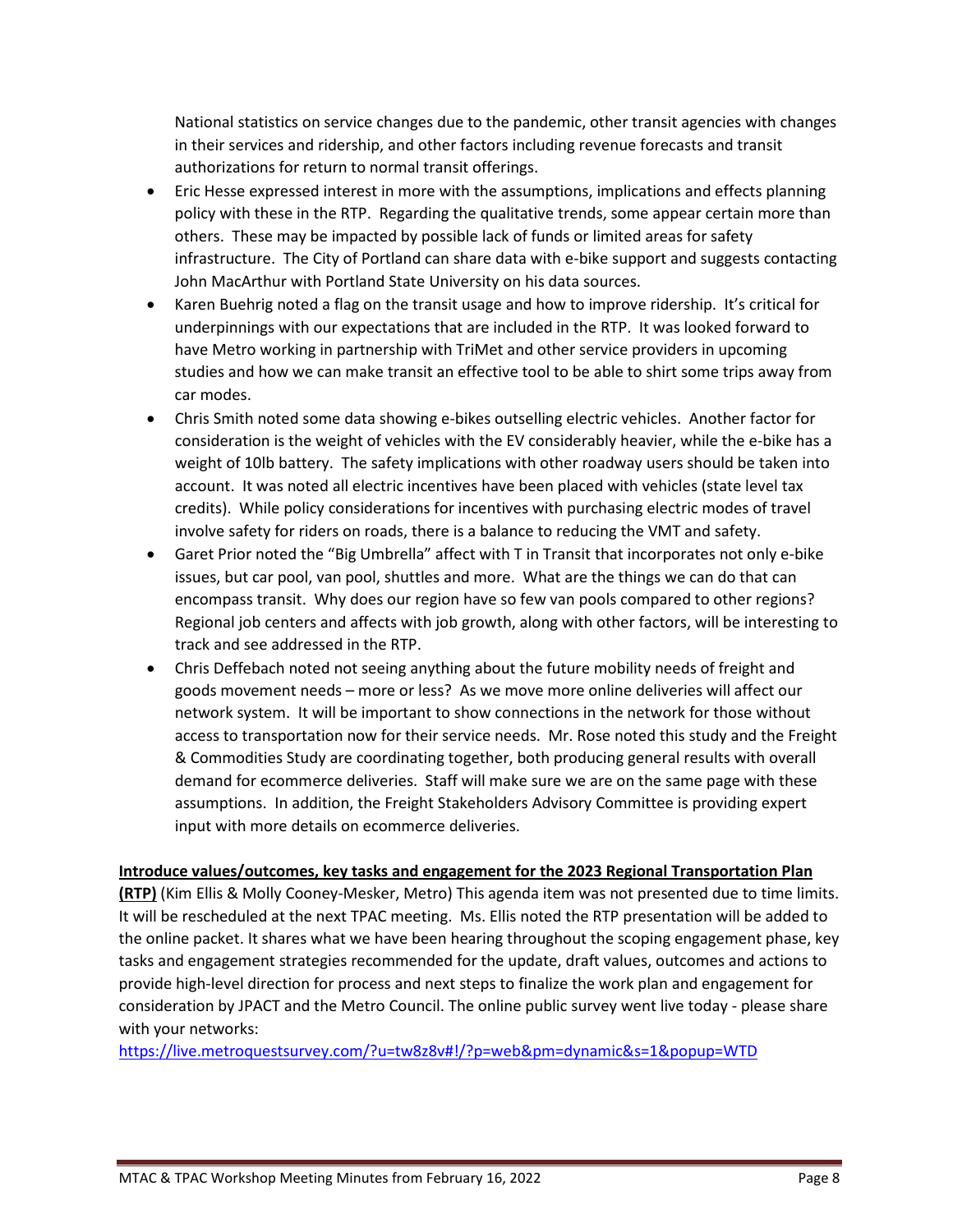### **Adjournment** (Chair Kloster)

There being no further business, workshop meeting was adjourned by Chair Kloster at 12:00 p.m. Respectfully submitted,

Marie Willer

Marie Miller, MTAC and TPAC Recorder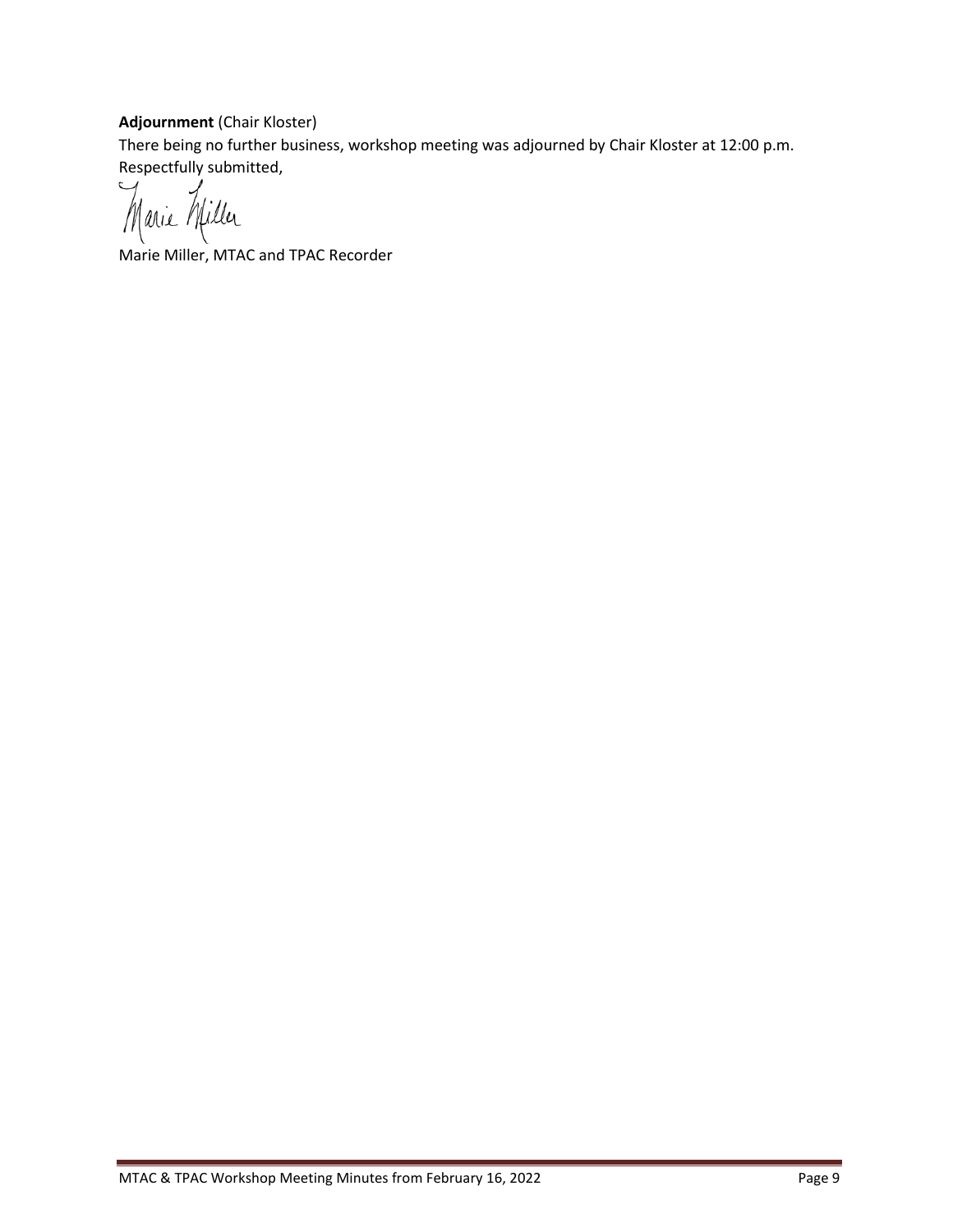## Attachments to the Public Record, MTAC and TPAC workshop meeting, February 16, 2022

| <b>Item</b>    | <b>DOCUMENT TYPE</b>  | <b>DOCUMENT</b><br><b>DATE</b> | <b>DOCUMENT DESCRIPTION</b>                                                                                                                                                                                                                              | <b>DOCUMENT NO.</b> |
|----------------|-----------------------|--------------------------------|----------------------------------------------------------------------------------------------------------------------------------------------------------------------------------------------------------------------------------------------------------|---------------------|
| 1              | Agenda                | 02/16/2022                     | 02/16/2022 MTAC and TPAC workshop meeting agenda                                                                                                                                                                                                         | 021622M-01          |
| $\overline{2}$ | Work Program          | 2/9/2022                       | TPAC work program as of 2/9/2022                                                                                                                                                                                                                         | 021622M-02          |
| 3              | Work Program          | 2/9/2022                       | MTAC work program as of 2/9/2022                                                                                                                                                                                                                         | 021622M-03          |
| 4              | Draft minutes         | 12/15/2021                     | Draft minutes from MTAC/TPAC Dec. 15, 2021 workshop                                                                                                                                                                                                      | 021622M-04          |
| 5              | Memo                  | 2/9/2022                       | TO: TPAC, MTAC and interested parties<br>From: Kim Ellis, Metro Project Manager<br>Lidwien Rahman, ODOT Project Manager<br>RE: Case Study Analysis Findings and Discussion Draft<br>Regional Mobility Policy Report                                      | 021622M-05          |
| 6              | Attachment 1          | February<br>2022               | System Planning and Plan Amendment Case Study Analysis                                                                                                                                                                                                   | 021622M-06          |
| 7              | Attachment 2,<br>Memo | Jan. 20, 2022                  | TO: Kim Ellis, Metro, and Lidwien Rahman, ODOT<br>From: Susan Wright, PE, Kittelson & Associates, Inc.<br>Darci Rudzinski, Angelo Planning Group<br>RE: Task 8.1: "Discussion Draft" Mobility Policy Report                                              | 021622M-07          |
| 8              | Memo                  | 02/16/2022                     | TO: TPAC, MTAC and interested parties<br>From: Eliot Rose, Senior Transportation Planner, Metro;<br>and Briana Calhoun, Senior Transportation Planner, Fehr<br>and Peers<br>RE: Emerging Transportation Trends Study - Summary of<br>initial results     | 021622M-08          |
| 9              | Memo                  | 02/09/2022                     | TO: TPAC, MTAC and interested parties<br>From: Kim Ellis, RTP Project Manager<br>Molly Cooney-Mesker, RTP Engagement and<br><b>Communications Lead</b><br>RE: 2023 Regional Transportation Plan (RTP) - Values and<br>Outcomes, Key Tasks and Engagement | 021622M-09          |
| 10             | Attachment 1          | 2/7/2022                       | Overview of Key Tasks and Areas of Focus for 2023<br>Regional Transportation Plan Update                                                                                                                                                                 | 021622M-10          |
| 11             | Attachment 2          | 2/7/2022                       | Values and Outcomes for the 2023 Regional<br><b>Transportation Plan</b>                                                                                                                                                                                  | 021622M-11          |
| 12             | Attachment 3          | 11/17/2021                     | Community leaders' forum summary                                                                                                                                                                                                                         | 021622M-12          |
| 13             | Attachment 4          | Feb. 2, 2022                   | Summary of stakeholder interviews                                                                                                                                                                                                                        | 021622M-13          |
| 14             | Attachment 5          | Feb. 7, 2022                   | 2023 REGIONAL TRANSPORTATION PLAN UPDATE Fact<br>Sheet                                                                                                                                                                                                   | 021622M-14          |